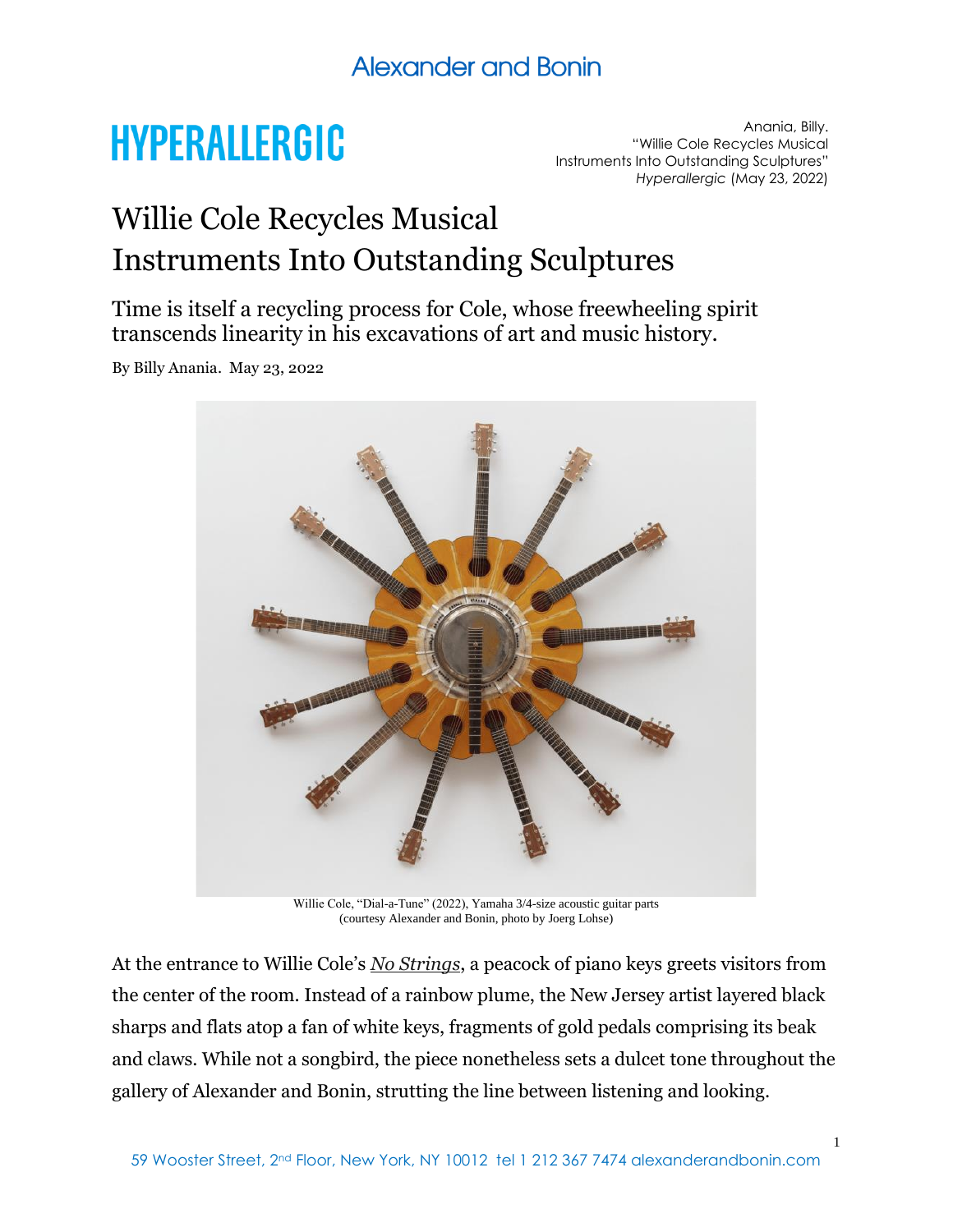The exhibition is Cole's latest foray into assemblage at the Soho mainstay. For this show, the artist partnered with Yamaha, whose [upcycling program](https://www.musicincmag.com/news/detail/yamaha-cares-upcycle-program-turns-musical-instruments-into-works-of-art) donates blemished instruments that did not pass final inspection. New acoustic guitars are split open, divided into pieces, and rearranged into bodily forms, with some proceeds from sales going toward the music department at Arts High School, Cole's alma mater in Newark.



Willie Cole, "Strummer" (2022), Yamaha 3/4 size acoustic guitar parts, 28 x 16 1/2 x 15 inches (courtesy of Alexander and Bonin, New York, photo by Joy Whalen)

Known for large-scale installations composed of water bottles, hairdryers, and women's shoes, Cole once again exhibits his talent for seeing life everywhere. Two musicians made entirely of halved guitar bodies appear to serenade viewers from one corner of the gallery, but their tune is drowned out by car horns and ambulance sirens outside on Broome Street. It brings to mind the downtown folk, jazz, and blues scenes of the mid-20th century, before luxury retail overtook the neighborhood. Crucially, Cole made both pieces with guitars of two different shades and blended them into each body, giving them shared characteristics. This leads me to wonder if these instrumentalists, titled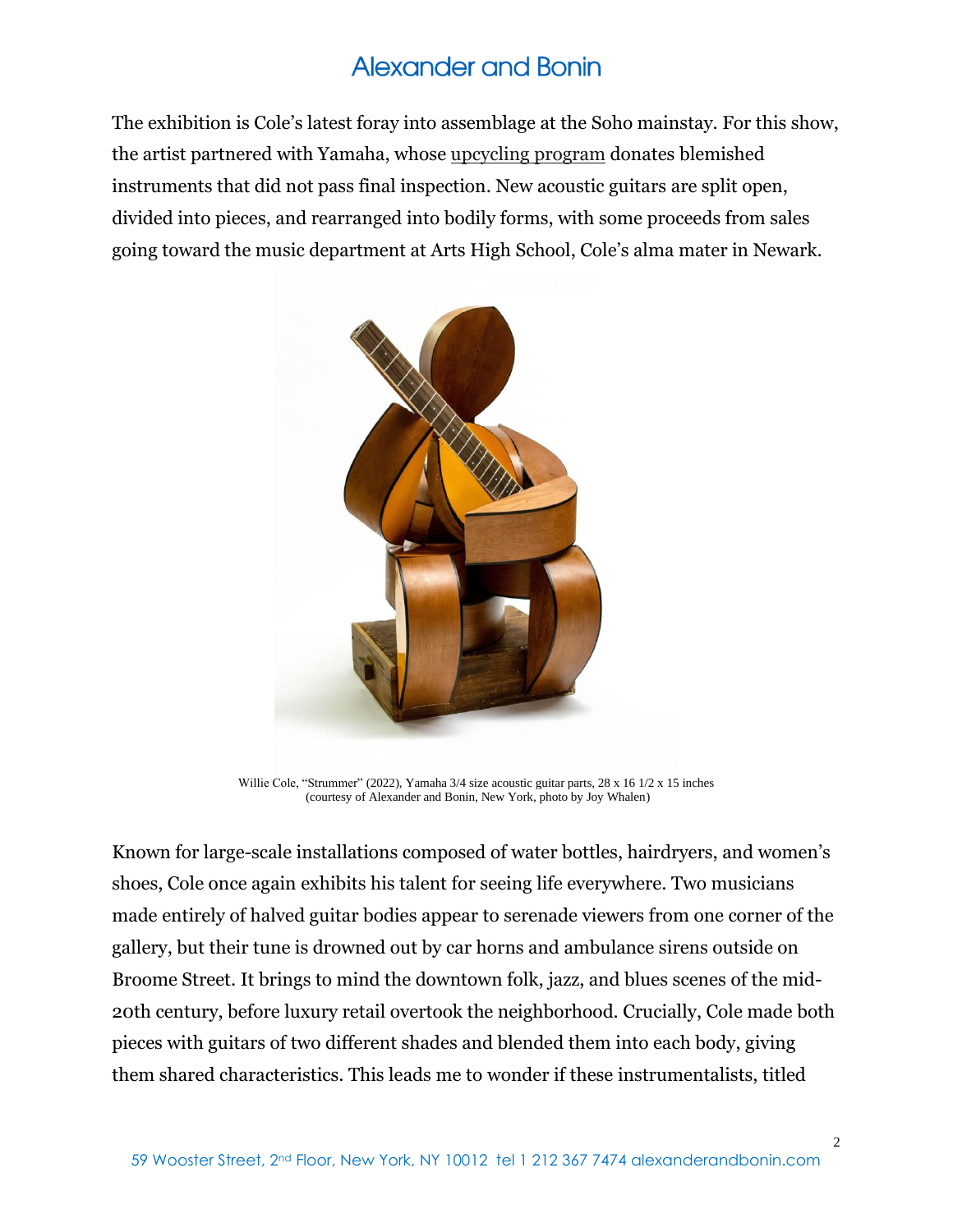"Strummer" and "Picker" (2022), are long-term bandmates or just linking up for a momentary jam session.

Across from them, two pieces constructed with sleek black guitar parts resemble busts of human heads, their teeth made of tuning pegs, tongues of fretboards, eyes of tailpieces, and hair of bridge pins. Cole even punches out the electronic preamps to create ear holes. Given the recent [discourse](https://www.smithsonianmag.com/smart-news/met-sculpture-jean-baptiste-carpeaux-black-woman-enslaved-180979727/) around Black representation in sculptural busts, the works subtly illuminate the long record of cultural appropriation by white artists.



Installation view of *Willie Cole: No Strings* at Alexander and Bonin (courtesy Alexander and Bonin, photo by Joerg Lohse)

"I am more of a perceptual engineer," Cole [told](https://hyperallergic.com/69962/upcycled-a-conversation-with-willie-cole/) Hyperallergic in 2013. "I change the way people see everyday objects." In that same interview, he describes his passion for music, particularly playing guitar, noting that his art is an improvisation on the "visual harmonics" of everyday objects. This comes through most triumphantly in a huge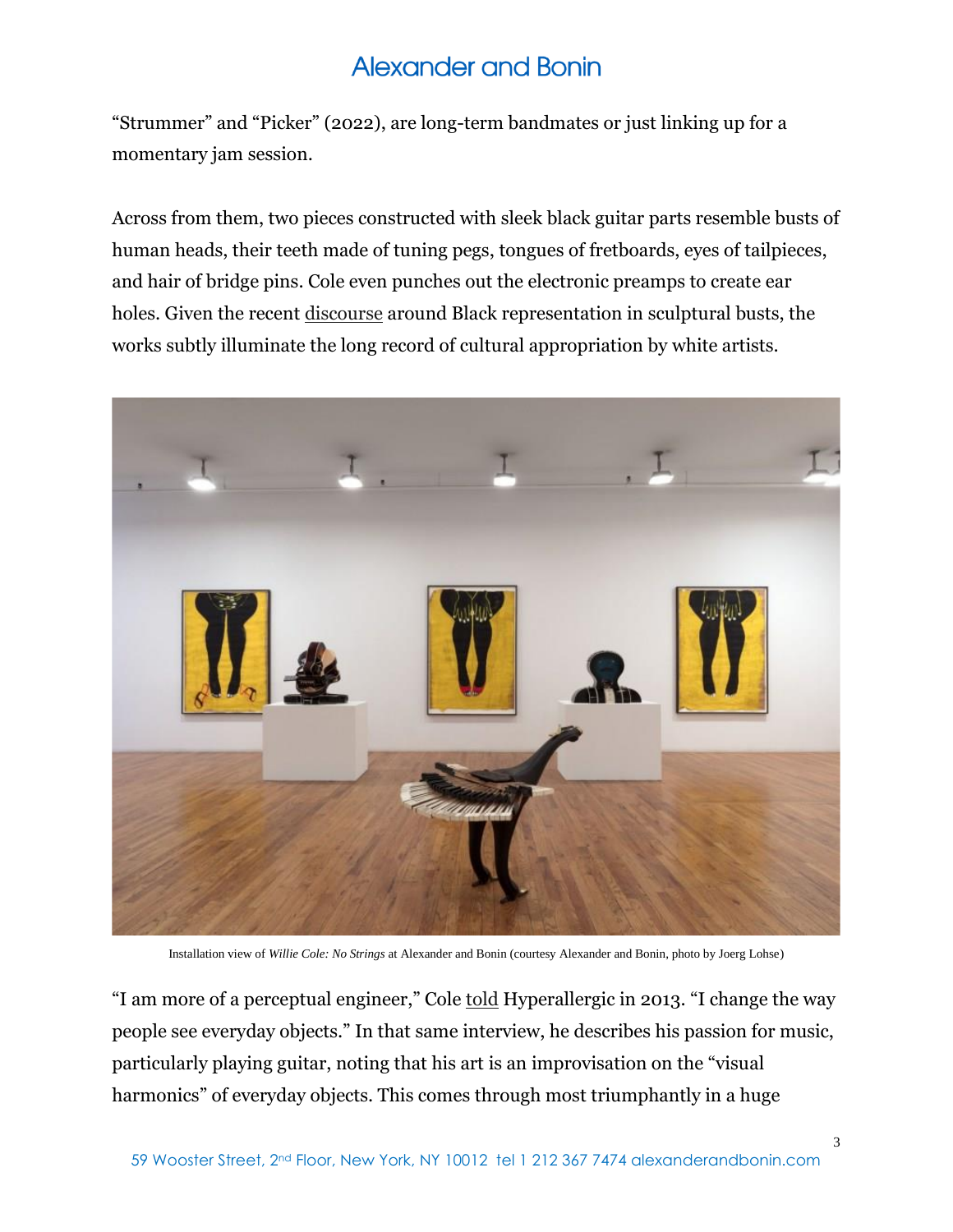mandala made of guitar necks, titled "Dial-a-Tune" (2022) — a reference to old answering machines that would play back music for callers. At the center of its ornate design, a metal hard-body banjo hints at a tough but reflective core. Despite the exhibition's title, nickel-wound strings are present in every guitar.

Time is itself a recycling process for Cole, whose freewheeling spirit transcends linearity in his excavations of art and music history. He confronts this directly in a newer piece in a back office of the gallery, titled "The Birth of the Blues" (2022). Two bare-chested Black mannequins gaze toward the floor with black guitars placed over their heads, resembling the wooden yokes forced on enslaved African people. Behind their backs, white chains bind their hands, their torsos submerged in white rice. This sublime piece hearkens to the political ties that still bind aesthetics in the United States, which are in dire need of breaking.



Willie Cole, "FRONTMAN" (2022), electric acoustic guitar parts, 28 x 29 x 19 1/2 inches (courtesy of Alexander and Bonin, New York, photo by Joy Whalen)

4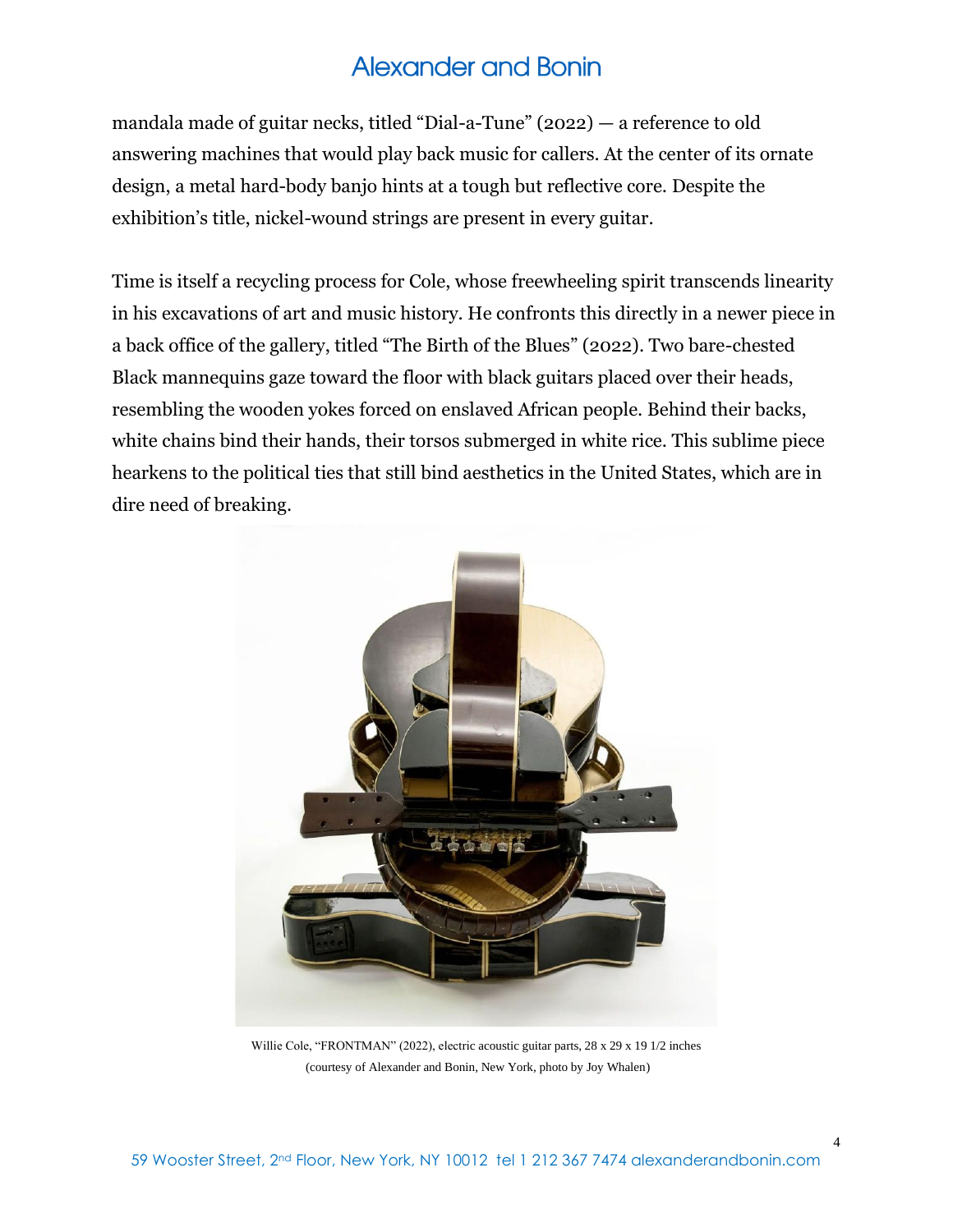

Willie Cole, "Two-Faced Blues" (2021), Yamaha acoustic electric guitar parts, 23 x 29 x 15 1/2 inches (courtesy of Alexander and Bonin, New York, photo by Joy Whalen)



Willie Cole, "Yamaha Dog 2" (2021), Yamaha 3/4 size acoustic guitar parts, 18 5/8 x 11 x 27 inches (courtesy of Alexander and Bonin, New York, photo by Joy Whalen)